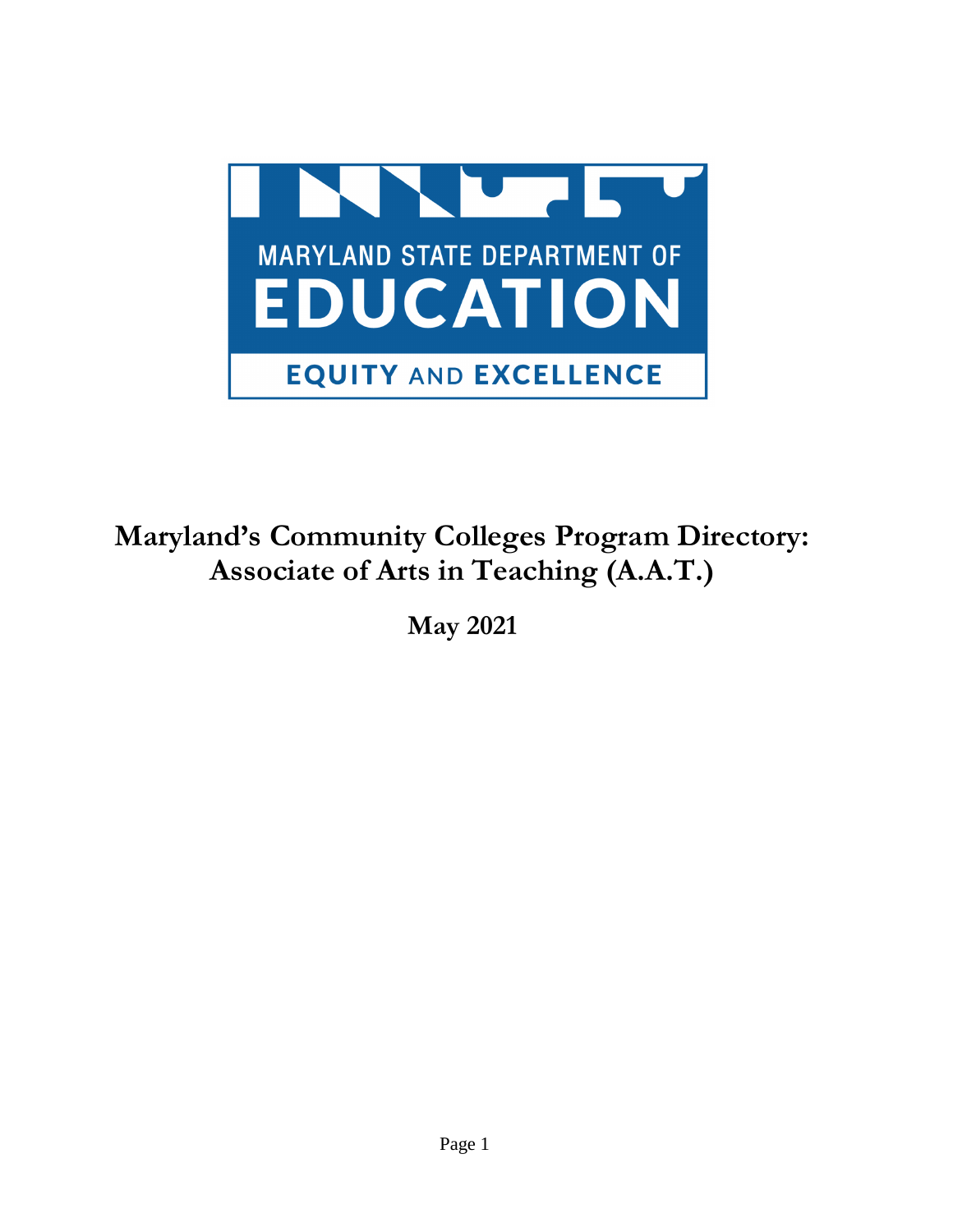# **Introduction**

Maryland's 16 community colleges all have designated transfer degree pathways that lead to initial Maryland teacher licensure/certification. The Associate of Arts in Teaching (A.A.T.) degree is an articulated transfer pathway into the corresponding undergraduate degree program in teacher education across all Maryland public and private four-year institutions with approved teacher education programs.

The A.A.T. degree is intended to fulfill the first two years of a four-year degree program. Per [Code of Maryland Regulation \(COMAR\) 13B.02.03.24,](http://www.dsd.state.md.us/comar/comarhtml/13b/13b.02.03.24.htm) the A.A.T. degree satisfies all lowerdivision teacher education program outcomes without further review from the four-year institution and may transfer up to 70 credits forward into any four-year education program into which the student has been admitted.

The directory is only listing approved A.A.T. degree options with the corresponding teacher certification grade band in Maryland. **However, the directory is not listing the Associate of Arts (A.A.) transfer degree pathways into four-year teacher education, which are available at every community college.** The A.A. transfer degree pathways represent additional PreK-12 areas of teacher certification not reflected in this directory. **All prospective community college students should contact the individuals listed throughout the directory for all admissions, advising and program information.**  Associate of Applied Science (A.A.S.) degrees and non-degree certificate programs are available too at Maryland's community colleges.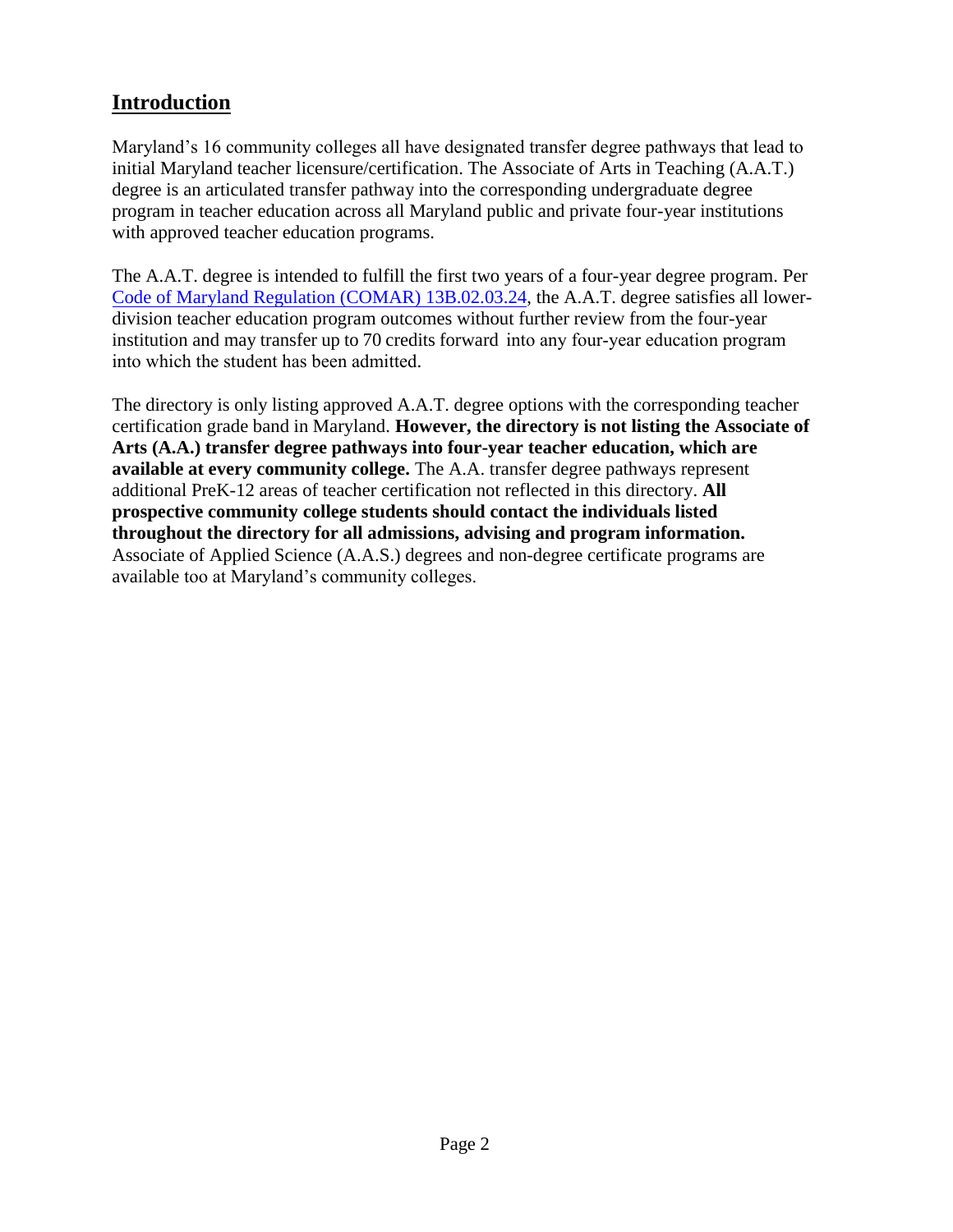# **Allegany College of Maryland**

Locations: Cumberland, MD and Bedford, PA

### **A.A.T. Program Areas\***

Elementary Education (1-6)

\*Early Childhood (PreK-3) and Secondary (7-12) programs are available in the associate of science (A.S.) program

### **[Allegany College of Maryland Teacher Education website](https://www.allegany.edu/teacher-education/)**

For all programs: Robin Seddon, [rseddon@allegany.edu](mailto:rseddon@allegany.edu) 301-784-5362 Kate Tummino, [ktummino@allegany.edu](mailto:ktummino@allegany.edu) 301-784-5310

# **Anne Arundel Community College**

Locations: Arnold & Arundel Mills

# **A.A.T. Program Areas**

Chemistry (grades 7-12) Early Childhood Education/Special Education (PreK-3; birth-grade 3) Elementary Education/Special Education (1-6; 1-8) English (grades 7-12) Mathematics (grades 7-12) Physics (grades 7-12) Spanish (grades 7-12)

### **[Anne Arundel Community College Teacher Education website](https://www.aacc.edu/programs-and-courses/credit-and-degree-seekers/education/)**

For all programs: Karen Phelan, [kkphelan@aacc.edu](mailto:kkphelan@aacc.edu) 410-777-1956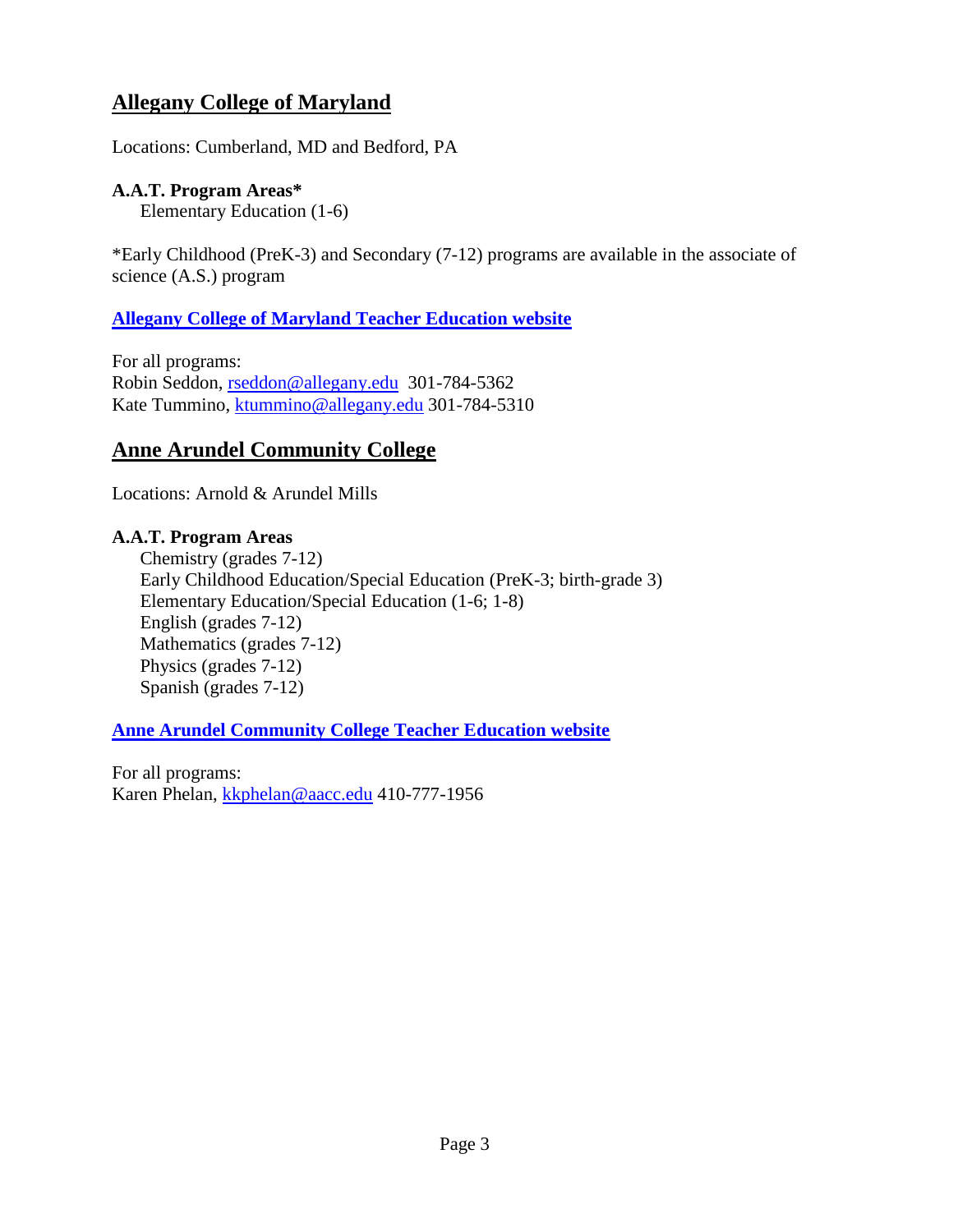# **Baltimore City Community College**

Location: Liberty campus

### **A.A.T. Program Areas\***

Elementary Education/Special Education (1-6; PreK-12)

\*Early Childhood (PreK-3) and Secondary (7-12) programs are available in the associate of arts (A.A.) program

# **[Baltimore City Community College Teacher Education website](https://www.bccc.edu/Domain/1092)**

For all programs: Lorraine Brown, **lbrown@bccc.edu** 410-462-7781

# **Carroll Community College**

Location: Westminster

#### **A.A.T. Program Areas**

Chemistry (grades 7-12) Early Childhood Education/Special Education (PreK-3; birth-grade 3) Elementary Education/Special Education (1-6; 1-8) English (grades 7-12) Mathematics (grades 7-12) Spanish (grades 7-12)

# **[Carroll Community College Teacher Education website](https://www.carrollcc.edu/Programs-and-Courses/Credit-Programs/Areas-Of-Study/Education/)**

For early childhood education (PreK-3) programs: Carole Williamson, [cwilliamson@carrollcc.edu](file:///C:/Users/msdeuser/Downloads/cwilliamson@carrollcc.edu) 410-386-8525

For elementary (1-6) and secondary (7-12) programs: Susan Sies, [ssies@carrollcc.edu](mailto:ssies@carrollcc.edu) 410-386-8325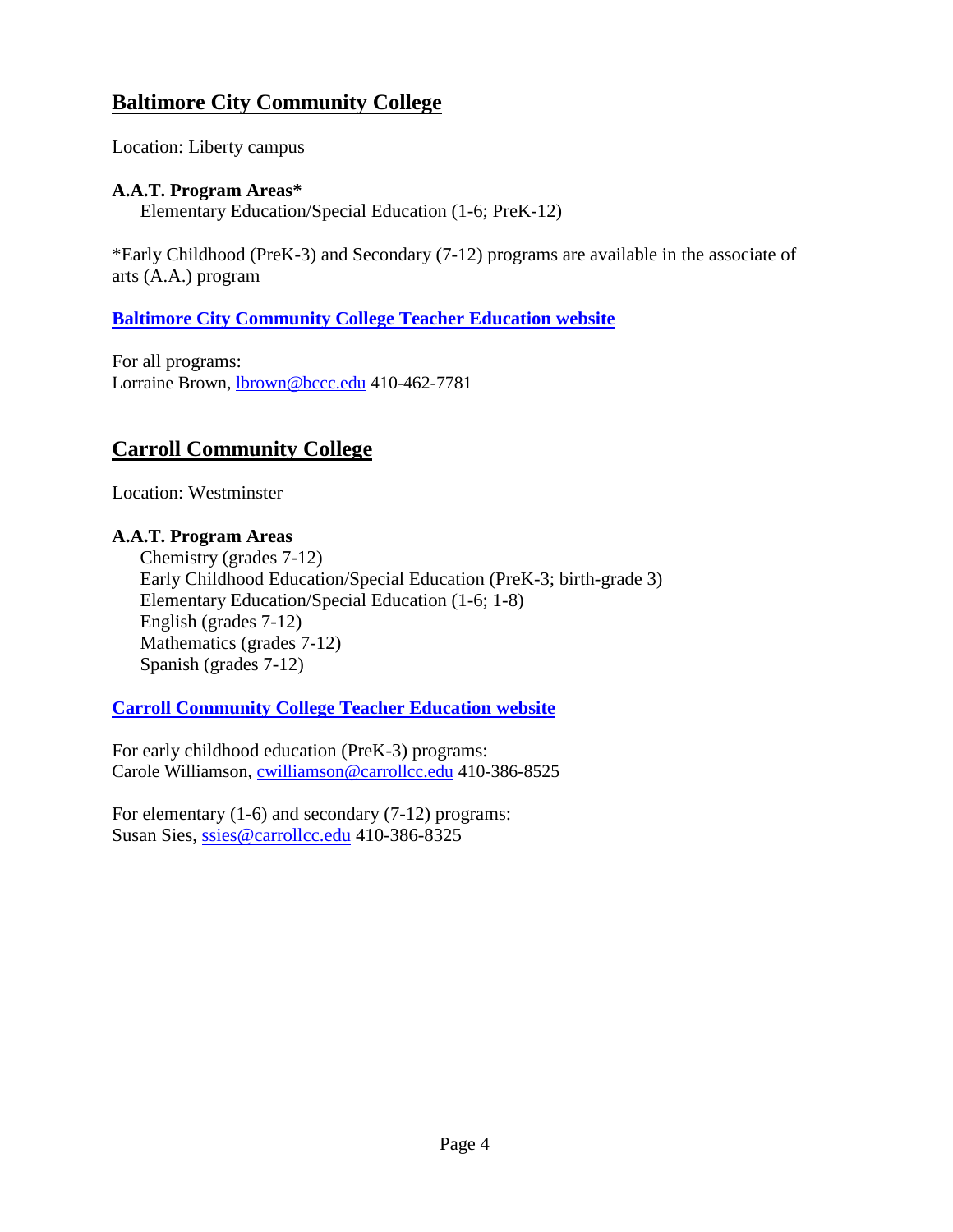# **Cecil College**

Locations: North East and Elkton

#### **A.A.T. Program Areas**

Chemistry (grades 7-12) Early Childhood Education (PreK-3) Elementary Education (1-6) English (grades 7-12) Mathematics (grades 7-12) Physics (grades 7-12)

#### **[Cecil College Teacher Education website](https://www.cecil.edu/programs-courses/academics/degrees-certificates/teacher-education)**

For all programs: Jennifer Greenfield, [jgreenfield@cecil.edu](mailto:jgreenfield@cecil.edu) 410-287-6060

# **Chesapeake College**

Locations: Wye Mills and Cambridge

#### **A.A.T. Program Areas**

Chemistry (grades 7-12) Early Childhood Education/Special Education (PreK-3; birth-grade 3) Elementary Education/Special Education (1-6; 1-8) English (grades 7-12) Mathematics (grades 7-12) Physics (grades 7-12) Spanish (grades 7-12)

**[Chesapeake College Teacher Education website](https://www.chesapeake.edu/pathways/education-child-development)**

For early childhood education (PreK-3) programs: Sarah Ross, [sross@chesapeake.edu](mailto:sross@chesapeake.edu) 410-822-5400 ext. 2327

For elementary (1-6) and secondary (7-12) programs: Deanna Reinard, [dreinard@chesapeake.edu](mailto:dreinard@chesapeake.edu) 410-822-5400 ext. 2313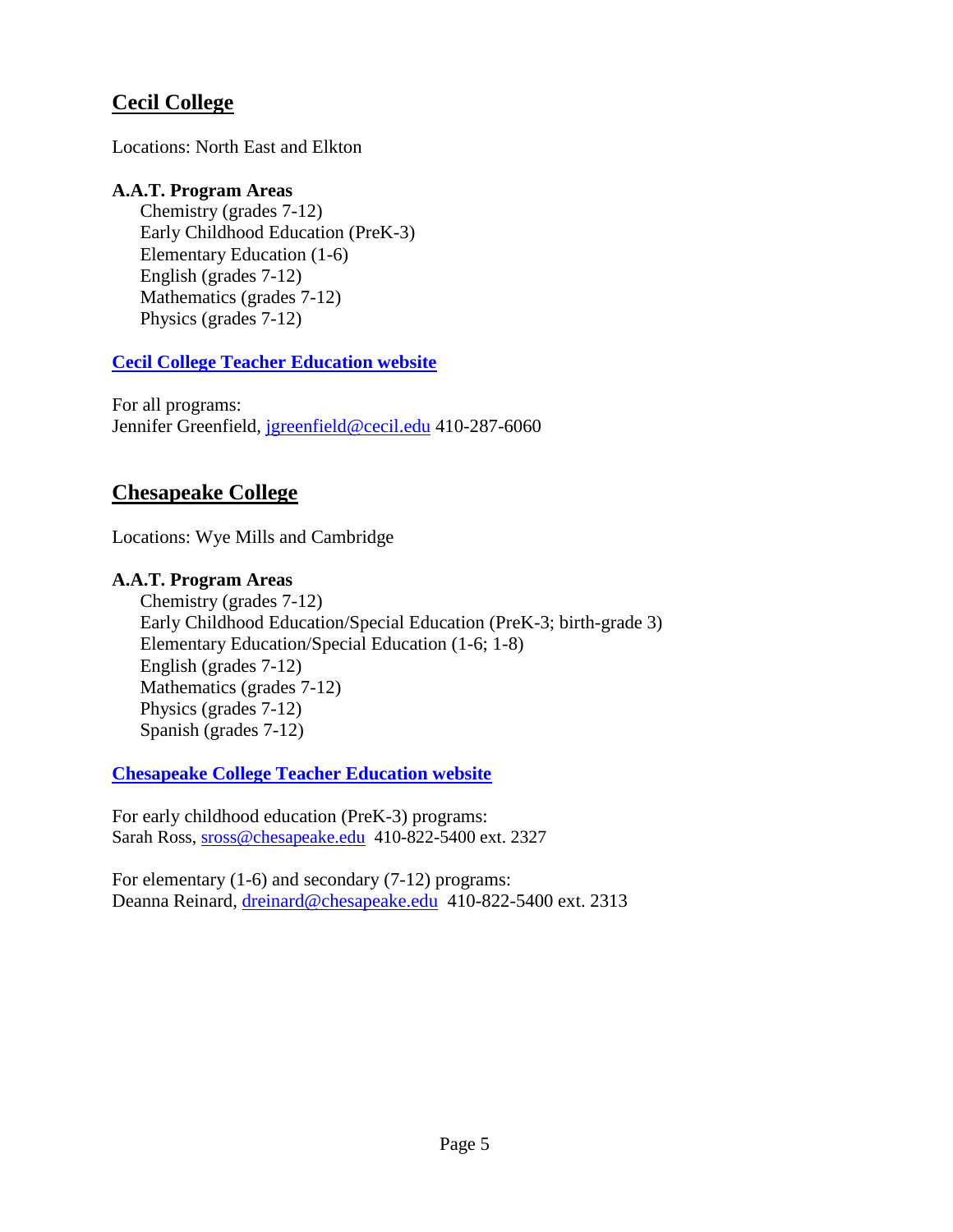# **College of Southern Maryland**

Locations: LaPlata, Leonardtown, and Prince Frederick

#### **A.A.T. Program Areas\***

Early Childhood Education/Special Education (PreK-3; birth-grade 3) Elementary Education/Special Education (1-6; 1-8)

\*Secondary (7-12) programs are available in the associate of arts (A.A.) program

#### **[College of Southern Maryland Teacher Education website](http://www.csmd.edu/teachered)**

For all programs: Beth Settle [ebsettle@csmd.edu](mailto:ebsettle@csmd.edu) 240-725-5459

### **Community College of Baltimore County**

Locations: Dundalk, Essex, Catonsville, Owings Mills, Hunt Valley, Randallstown

#### **A.A.T. Program Areas**

Chemistry (grades 7-12) Early Childhood Education/Special Education (PreK-3; birth-grade 3) Elementary Education/Special Education (1-6; 1-8) English (grades 7-12) Mathematics (grades 7-12) Physics (grades 7-12) Spanish (grades 7-12)

#### **[Community College of Baltimore County Teacher Education website](https://www.ccbcmd.edu/Programs-and-Courses/Schools-and-Academic-Departments/School-of-Wellness-Education-Behavioral-and-Social-Sciences/Teacher-Education.aspx)**

For all programs: Linda Gronberg-Quinn, [Lgronberg@ccbcmd.edu](mailto:lgronberg@ccbcmd.edu) Jessica Brown-Strott, [Jbrownstrott@ccbcmd.edu](mailto:jbrownstrott@ccbcmd.edu) Paul Taylor, [Ptaylor@ccbcmd.edu](mailto:Ptaylor@ccbcmd.edu)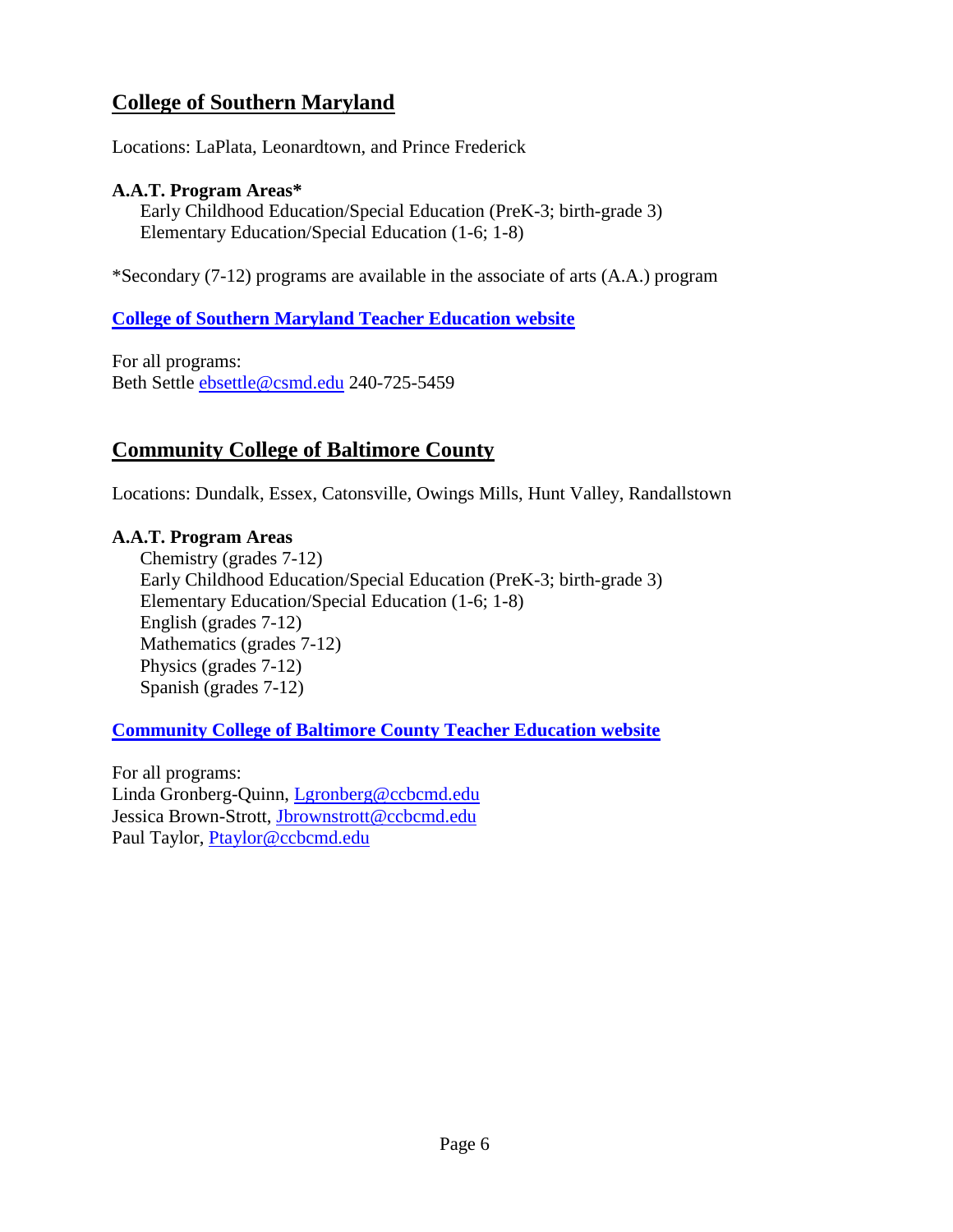# **Frederick Community College**

Location: Frederick

### **A.A.T. Program Areas**

Early Childhood Education/Special Education (PreK-3; birth-grade 3) Elementary Education/Special Education (1-6; 1-8) English (grades 7-12) Mathematics (grades 7-12) Spanish (grades 7-12)

### **[Frederick Community College Teacher Education Website](https://www.frederick.edu/programs/education-child-care.aspx)**

For early childhood education (PreK-3) programs: Delaine Welch, [dwelch@frederick.edu,](mailto:dwelch@frederick.edu) 301-846-2559

For elementary (1-6) and secondary (7-12) programs: Heather Hinkle, [hhinkle@frederick.edu,](mailto:hhinkle@frederick.edu) 301-836-2461

# **Garrett College**

Location: McHenry

#### **A.A.T. Program Areas\***

Early Childhood Education/Special Education (PreK-3; birth-grade 3) Elementary Education/Special Education (1-6; 1-8)

\*Secondary (7-12) programs are available in the associate of arts (A.A.) program

### **[Garrett College Teacher Education website](https://www.garrettcollege.edu/degrees-and-programs.php)**

For all programs: John Taylor, [john.taylor@garrettcollege.edu](mailto:john.taylor@garrettcollege.edu) 301-387-3028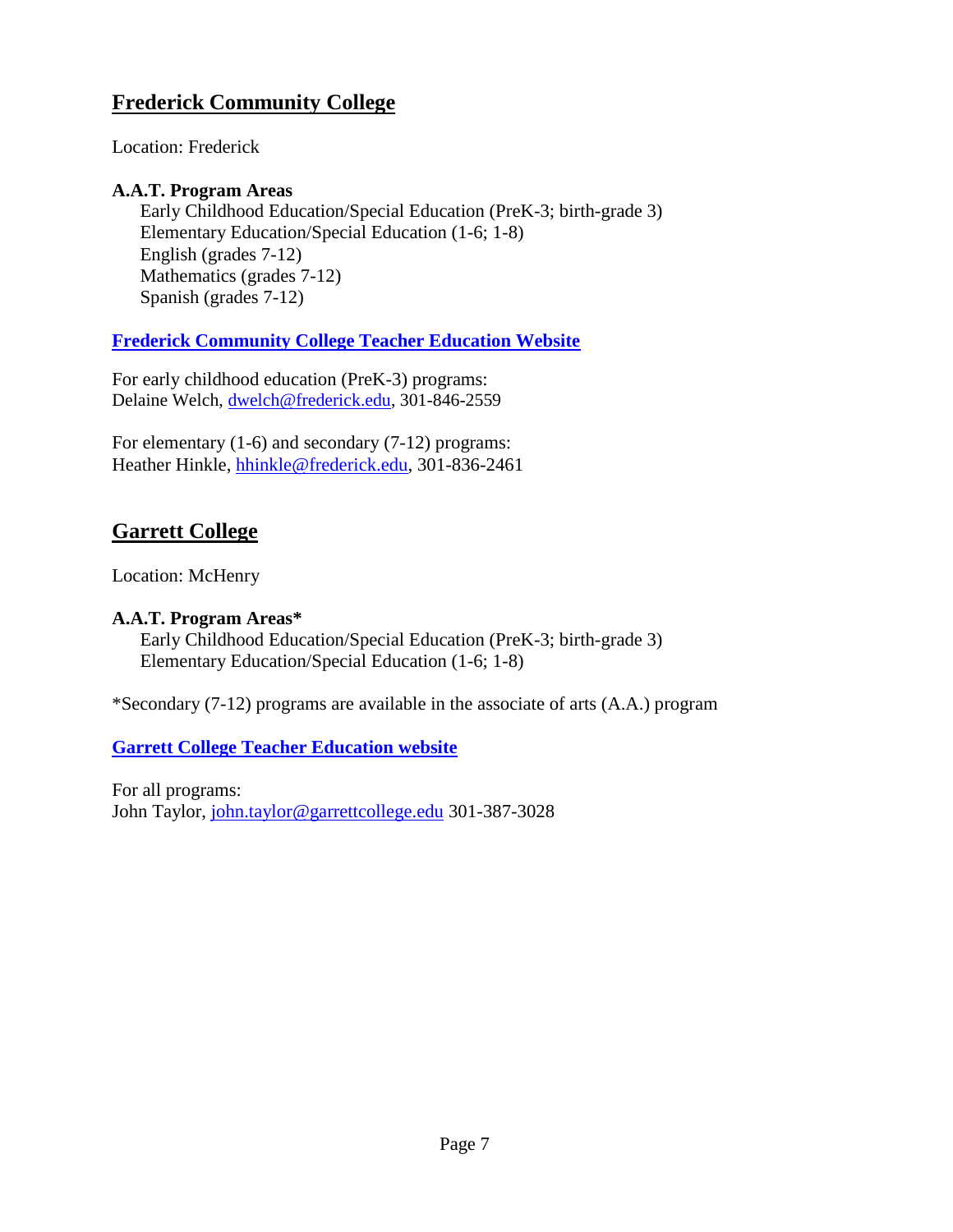# **Hagerstown Community College**

Location: Hagerstown

#### **A.A.T. Program Areas**

Early Childhood Education/Special Education (PreK-3; birth-grade 3) Elementary Education/Special Education (1-6; 1-8) English (grades 7-12)

### **[Hagerstown Community College Teacher Education website](https://www.hagerstowncc.edu/academics/divisions/bss/edu)**

For early childhood education (PreK-3) programs: Mary Beth Chaney, [mbchaney@hagerstowncc.edu](mailto:mbchaney@hagerstowncc.edu) 240-500-2328

For elementary (1-6) and secondary (7-12) programs: Jeannine Stonestreet, [jlstonestreet@hagerstowncc.edu](mailto:jlstonestreet@hagerstowncc.edu) 240-500-2258

# **Harford Community College**

Locations: Bel Air

### **A.A.T. Program Areas**

Chemistry (grades 7-12) Early Childhood Education/Special Education (PreK-3; birth-grade 3) Elementary Education/Special Education (1-6; 1-8) English (grades 7-12) Mathematics (grades 7-12) Physics (grades 7-12) Spanish (grades 7-12)

**[Harford Community College Teacher Education website](https://www.harford.edu/academics/programs-courses/education.php)**

For all programs: Laura Hutton, [lhutton@harford.edu,](mailto:lhutton@harford.edu) 443-412-2093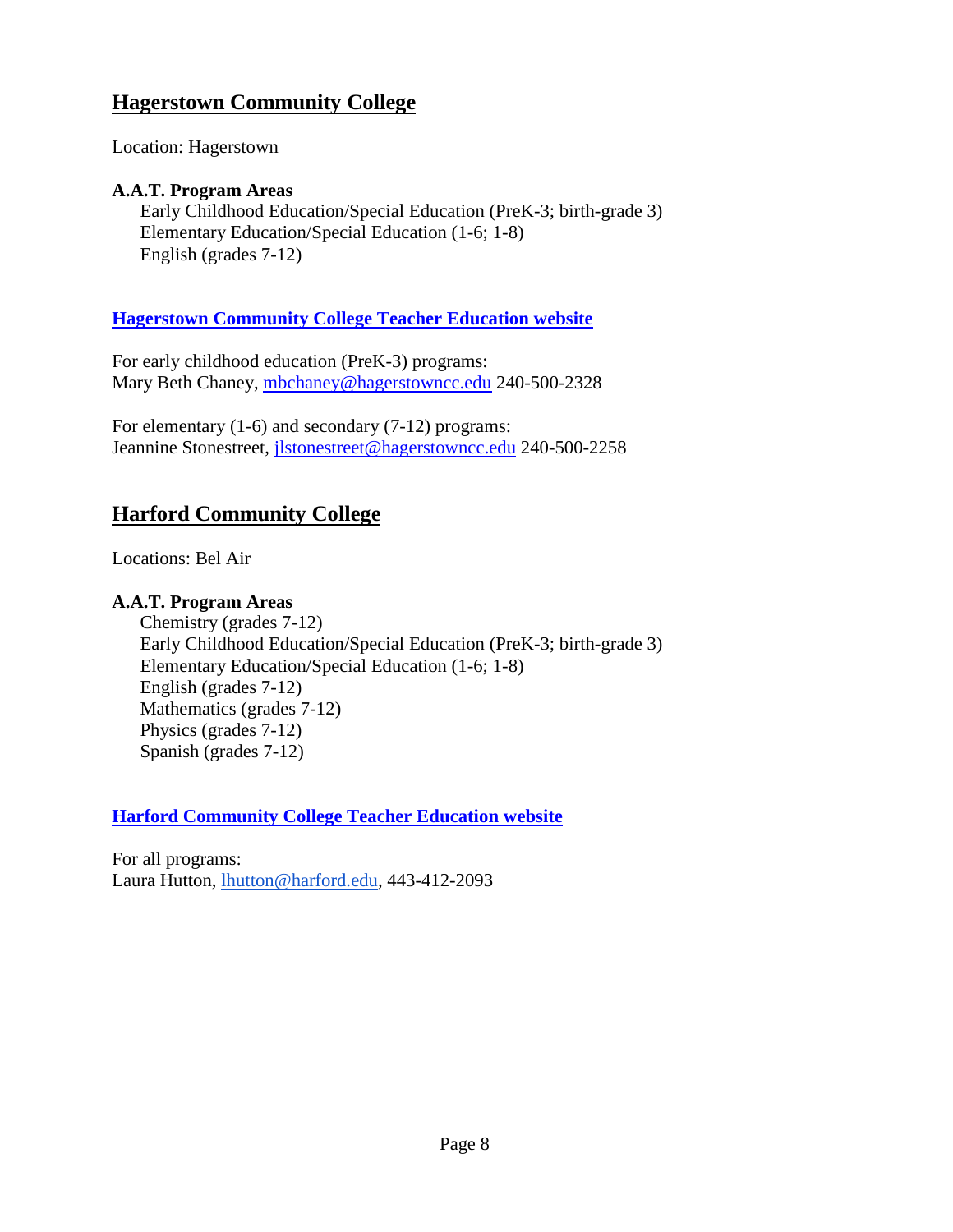# **Howard Community College**

Locations: Columbia and Laurel College Center

#### **A.A.T. Program Areas**

Chemistry (grades 7-12) Early Childhood Education/Special Education (PreK-3; birth-grade 3) Elementary Education/Special Education (1-6; 1-8) English (grades 7-12) Mathematics (grades 7-12) Spanish (grades 7-12)

### **[Howard Community College Teacher Education website](https://www.howardcc.edu/programs-courses/academics/academic-divisions/social-sciences-teacher-education/teacher-education/)**

For all programs: Laurie Collins, [Lcollins2@howardcc.edu](mailto:Lcollins2@howardcc.edu)

# **Montgomery College**

Locations: Rockville, Germantown, and Takoma Park/Silver Spring

#### **A.A.T. Program Areas**

Chemistry (grades 7-12) Early Childhood Education/Special Education (PreK-3; birth-grade 3) Elementary Education/Special Education (1-6; 1-8) English (grades 7-12) Mathematics (grades 7-12) Physics (grades 7-12) Spanish (grades 7-12)

**[Montgomery College Teacher Education website](https://www.montgomerycollege.edu/academics/programs/education/index.html)**

For early childhood education (PreK-3) programs: Sonia Pruneda-Hernandez, [Sonia.PrunedaHernandez@montgomerycollege.edu](mailto:Sonia.PrunedaHernandez@montgomerycollege.edu) 240-567-4168

For elementary (1-6) and secondary (7-12) programs: Debra Poese, [debra.poese@montgomerycollege.edu](mailto:debra.poese@montgomerycollege.edu) 240-567-7269